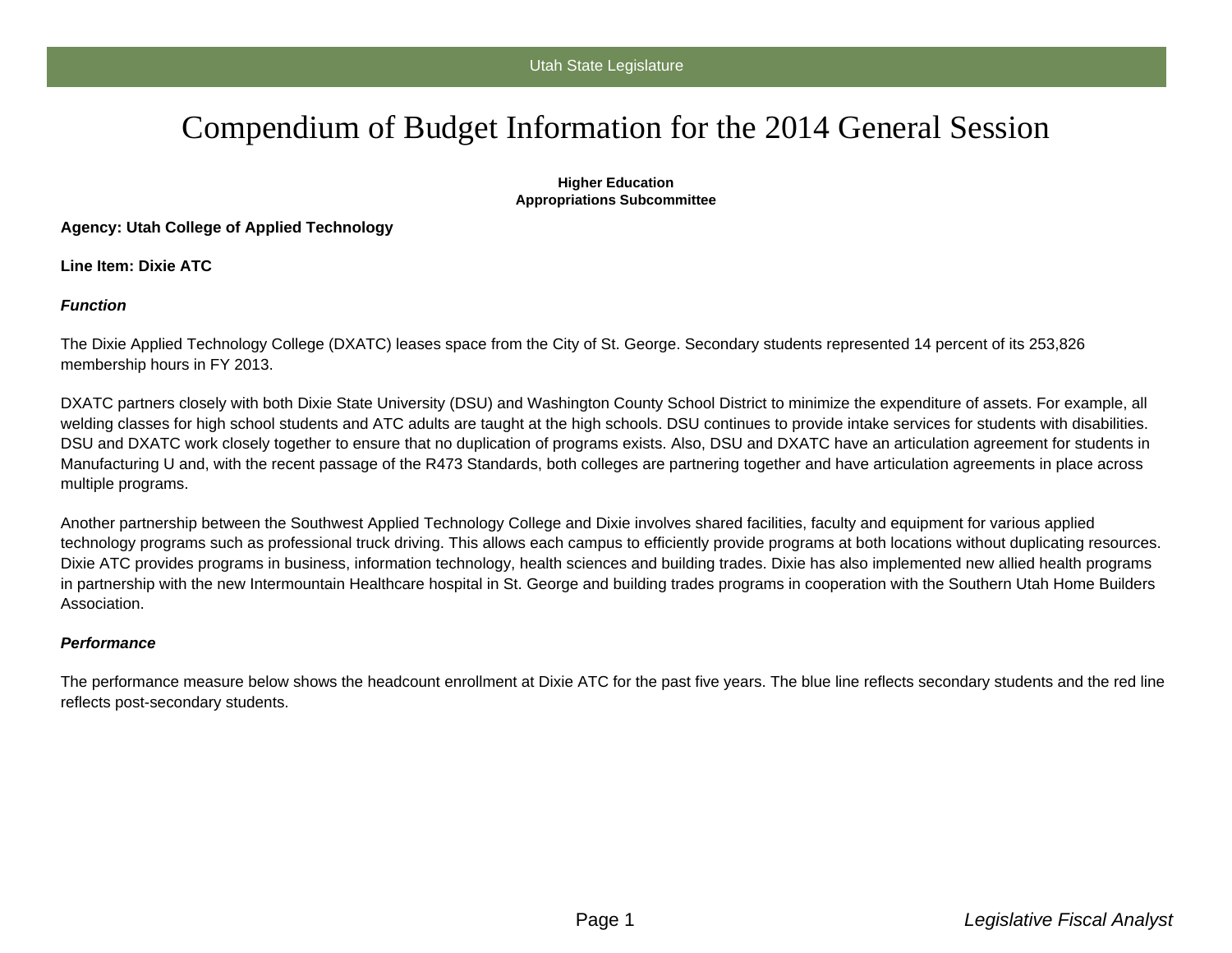

The performance measure below shows the count of membership hours at Dixie ATC for the past five years. The blue line reflects secondary students and the red line reflects post-secondary students.



The performance measure below shows the number of certificates awarded by program at Dixie ATC for the past five years.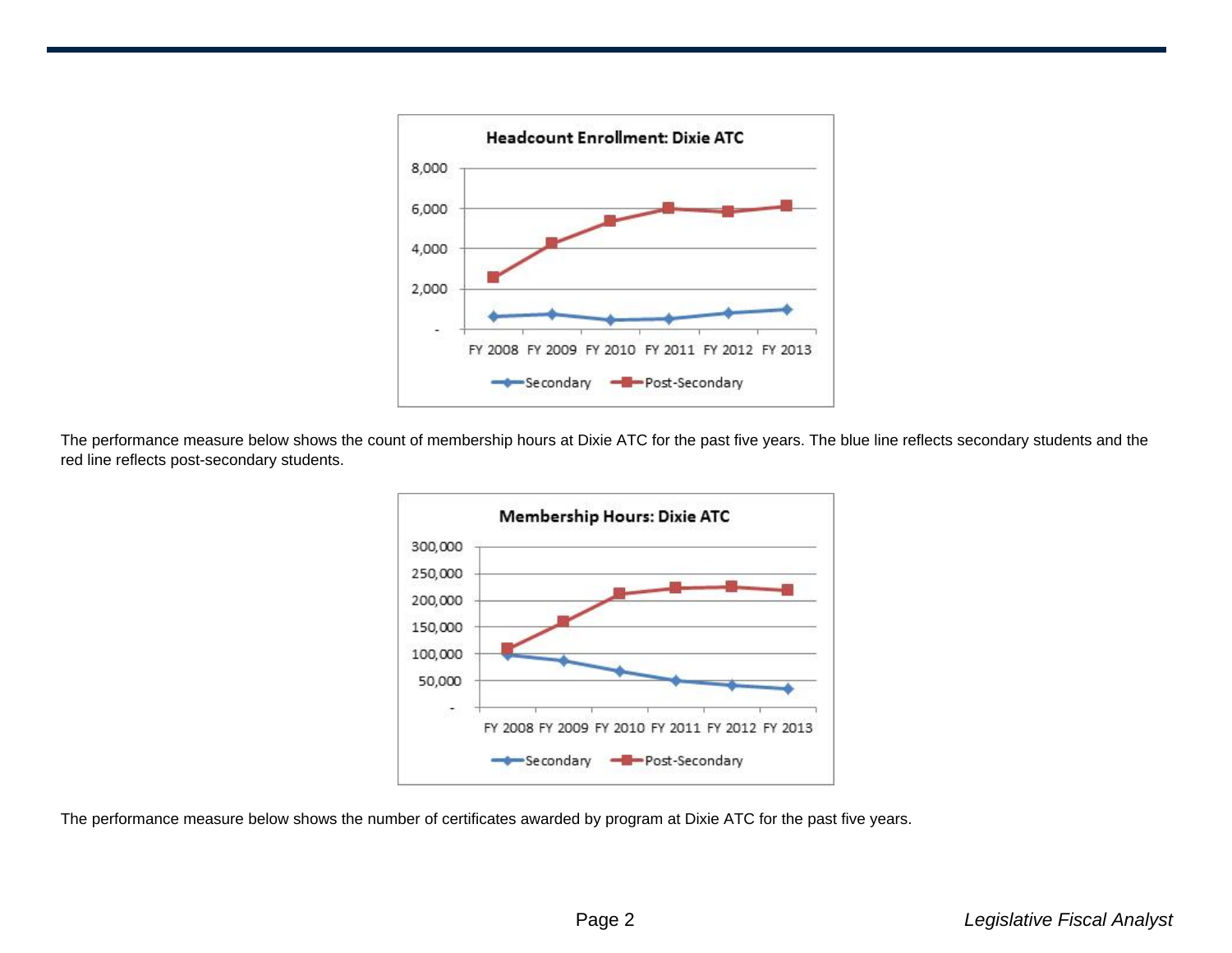| <b>Dixie ATC Programs</b>               | <b>Number of Certificates Awarded</b> |                |                                         |     |                 |         |  |  |
|-----------------------------------------|---------------------------------------|----------------|-----------------------------------------|-----|-----------------|---------|--|--|
|                                         |                                       |                | FY 2008 FY 2009 FY 2010 FY 2011 FY 2012 |     |                 | FY 2013 |  |  |
| Airline Flight Attendant                | N/A                                   | 11             | N/A                                     | N/A | N/A             | N/A     |  |  |
| <b>Auto Collision Repair</b>            | 5                                     | $\overline{9}$ | N/A                                     | 18  | N/A             | N/A     |  |  |
| <b>Business Technology</b>              | 21                                    | 80             | 37                                      | 41  | 84              | 12      |  |  |
| Carpentry                               | $\overline{2}$                        | 9              | N/A                                     | N/A | N/A             | N/A     |  |  |
| <b>CDL Commercial Driver License</b>    | N/A                                   | 8              | N/A                                     | N/A | N/A             | N/A     |  |  |
| <b>Culinary Arts</b>                    | N/A                                   | $\overline{7}$ | N/A                                     | N/A | N/A             | N/A     |  |  |
| Diesel Mechanics Technician, Heavy Duty | 5                                     | 33             | 23                                      | 21  | 145             | 118     |  |  |
| Drafting/CAD                            | 15                                    | 44             | 28                                      | 16  | 34              | 18      |  |  |
| Electrician                             | N/A                                   | 19             | N/A                                     | N/A | N/A             | N/A     |  |  |
| Firefighter                             | N/A                                   | 78             | N/A                                     | N/A | N/A             | N/A     |  |  |
| Heating, Ventilation & AC               | N/A                                   | 14             | N/A                                     | N/A | N/A             | N/A     |  |  |
| Interior Design                         | N/A                                   | $\overline{7}$ | N/A                                     | N/A | N/A             | N/A     |  |  |
| <b>Manufacturing Operations</b>         | N/A                                   | N/A            | N/A                                     | 70  | 67              | 48      |  |  |
| <b>Medical Assisting</b>                | 5                                     | 35             | 45                                      | 61  | 105             | 34      |  |  |
| Pharmacy Technician                     | 14                                    | 19             | 22                                      | 28  | 20 <sub>2</sub> | 28      |  |  |
| Plumbing                                | N/A                                   | $\overline{7}$ | N/A                                     | N/A | N/A             | N/A     |  |  |
| <b>Real Estate</b>                      | N/A                                   | $\mathbf{1}$   | N/A                                     | N/A | N/A             | N/A     |  |  |
| Welding                                 | N/A                                   | 37             | N/A                                     | N/A | N/A             | N/A     |  |  |
| <b>Total</b>                            | 67                                    | 418            | 155                                     | 255 | 455             | 258     |  |  |

## **Funding Detail**

For more detail about a particular source of finance or organizational unit, click a linked entry in the left column of the table(s) below.

| Sources of Finance     | 2013<br>Actual | 2014<br>Approp | 2014<br>Change | 2014<br>Revised | 2015<br>Change | 2015<br>Approp |
|------------------------|----------------|----------------|----------------|-----------------|----------------|----------------|
| General Fund           | \$82,800       | \$82,800       | \$0            | \$82,800        | \$0            | \$82,800       |
| General Fund, One-time | \$0            | \$0            | \$0            | \$0             | \$0            | \$0            |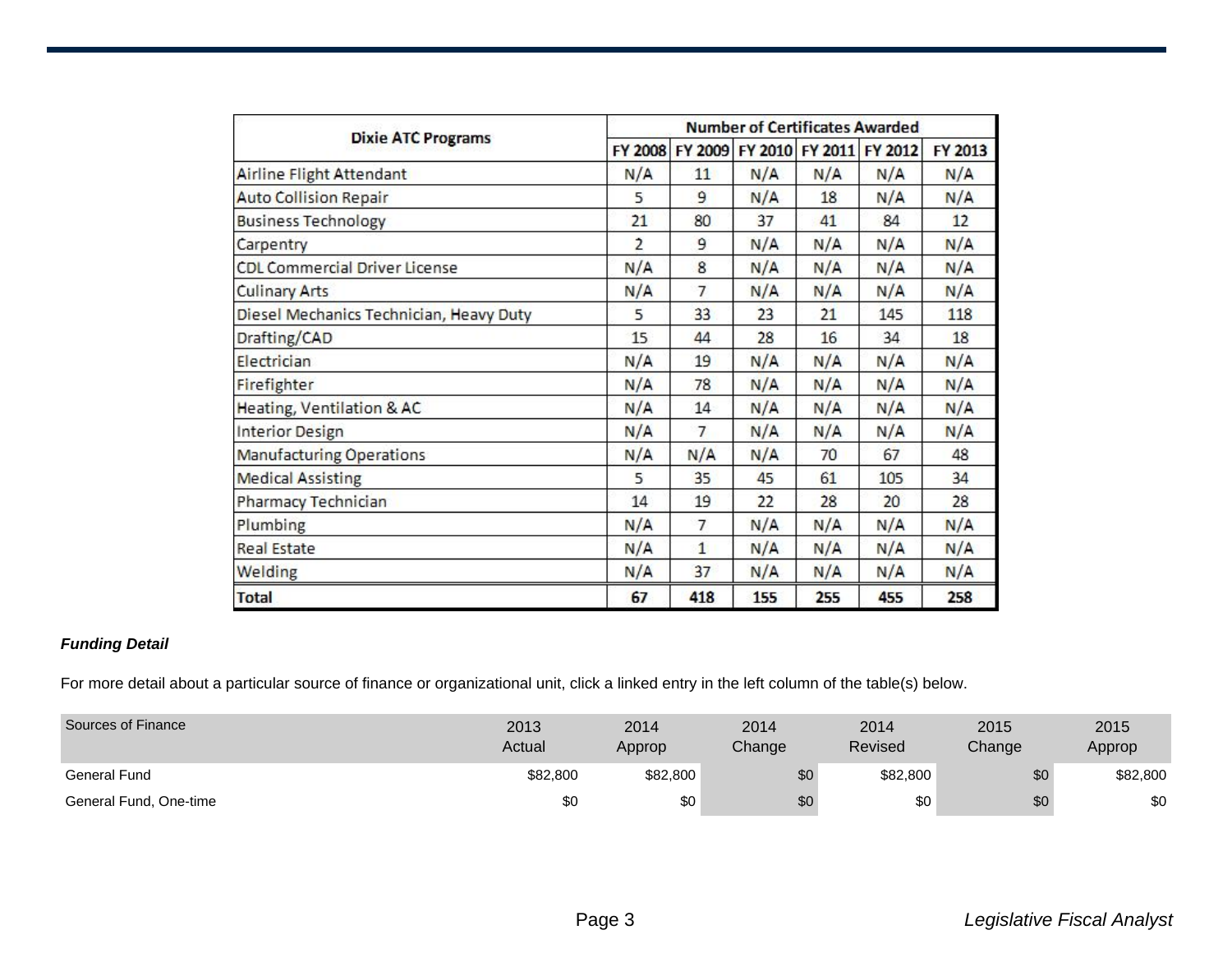| Uniform School Fund                    | \$0            | \$0            | \$0            | \$0             | \$0            | \$0            |
|----------------------------------------|----------------|----------------|----------------|-----------------|----------------|----------------|
| <b>Education Fund</b>                  | \$2,188,800    | \$2,691,900    | \$0            | \$2,691,900     | \$653,000      | \$3,344,900    |
| Education Fund, One-time               | \$0            | \$0            | \$0            | \$0             | \$0            | \$0            |
| American Recovery and Reinvestment Act | \$0            | \$0            | \$0            | \$0             | \$0            | \$0            |
| <b>Dedicated Credits Revenue</b>       | \$212,000      | \$115,000      | \$0            | \$115,000       | \$1,700        | \$116,700      |
| Total                                  | \$2,483,600    | \$2,889,700    | \$0            | \$2,889,700     | \$654,700      | \$3,544,400    |
|                                        |                |                |                |                 |                |                |
| Programs                               | 2013<br>Actual | 2014<br>Approp | 2014<br>Change | 2014<br>Revised | 2015<br>Change | 2015<br>Approp |
| Dixie Applied Technology College       | \$2,483,600    | \$2,889,700    | \$0            | \$2,889,700     | \$654,700      | \$3,544,400    |
| Total                                  | \$2,483,600    | \$2,889,700    | \$0            | \$2,889,700     | \$654,700      | \$3,544,400    |
|                                        |                |                |                |                 |                |                |
| <b>Categories of Expenditure</b>       | 2013<br>Actual | 2014<br>Approp | 2014<br>Change | 2014<br>Revised | 2015<br>Change | 2015<br>Approp |
| <b>Personnel Services</b>              | \$2,239,900    | \$2,334,200    | \$411,000      | \$2,745,200     | \$237,000      | \$2,982,200    |
| In-state Travel                        | \$54,100       | \$0            | \$60,000       | \$60,000        | (\$60,000)     | \$0            |
| <b>Current Expense</b>                 | \$176,700      | \$555,500      | (\$491,000)    | \$64,500        | \$497,700      | \$562,200      |
| <b>Capital Outlay</b>                  | \$12,900       | \$0            | \$20,000       | \$20,000        | (\$20,000)     | \$0            |
| Total                                  | \$2,483,600    | \$2,889,700    | \$0            | \$2,889,700     | \$654,700      | \$3,544,400    |
|                                        |                |                |                |                 |                |                |
| Other Indicators                       | 2013<br>Actual | 2014<br>Approp | 2014<br>Change | 2014<br>Revised | 2015<br>Change | 2015<br>Approp |

Budgeted FTE 21 29 6 35 (6) 29 Actual FTE 31 0 0 0 0 0

 $\sim$